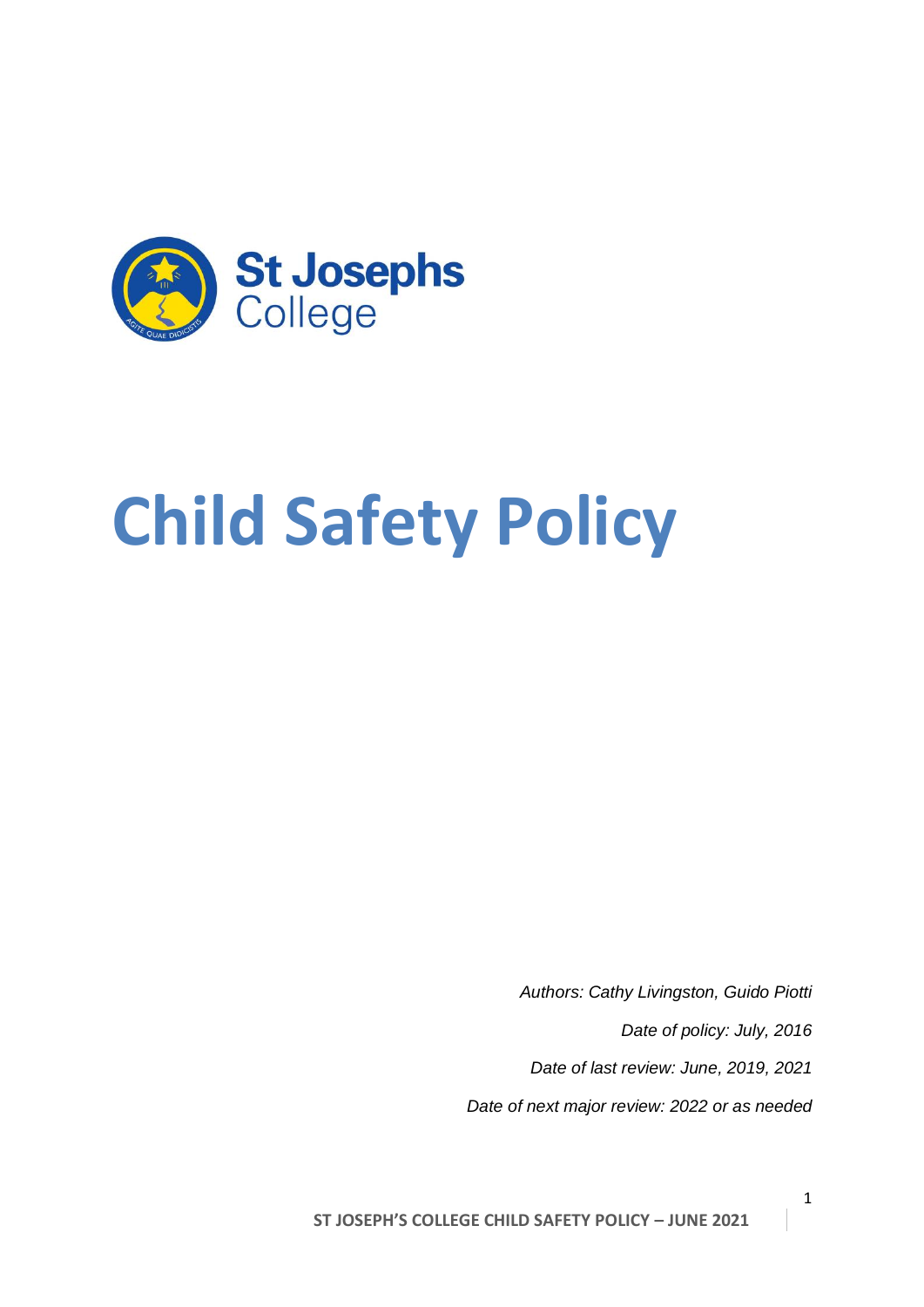# **Contents**

| 1.  |     |  |  |
|-----|-----|--|--|
| 2.  |     |  |  |
| 3.  |     |  |  |
| 4.  |     |  |  |
| 5.  |     |  |  |
| 6.  |     |  |  |
|     | 6.1 |  |  |
|     | 6.2 |  |  |
|     | 6.3 |  |  |
| 7.  |     |  |  |
| 8.  |     |  |  |
| 9.  |     |  |  |
| 10. |     |  |  |
| 11. |     |  |  |
| 12. |     |  |  |
| 13. |     |  |  |
| 14. |     |  |  |
|     |     |  |  |
|     |     |  |  |
| 15. |     |  |  |
| 16. |     |  |  |
| 17. |     |  |  |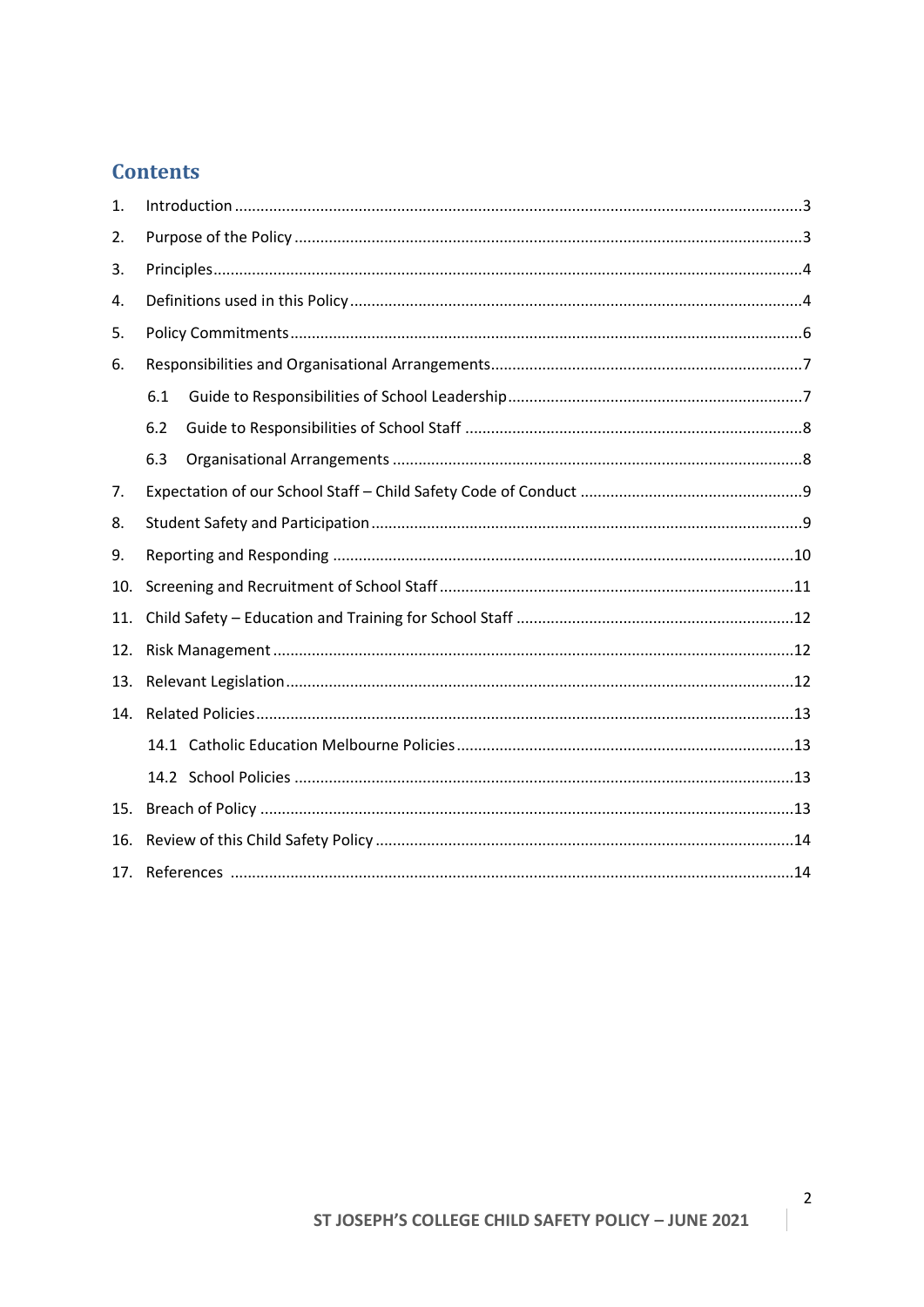## <span id="page-2-0"></span>**1. Introduction**

At St Joseph's College, we hold the care, safety and wellbeing of children and young people as a central and fundamental responsibility of our school. Our commitment is drawn from and inherent in the teaching and mission of Jesus Christ, with love, justice and the sanctity of each human person at the heart of the gospel [\(CECV Commitment Statement to Child Safety\)](http://cevn.cecv.catholic.edu.au/WorkArea/DownloadAsset.aspx?id=8589940582).

*The person of each individual human being, in his or her material and spiritual needs, is at the heart of Christ's teaching: that is why the promotion of the human person is the goal of the Catholic school*

*(Congregation for Catholic Education 1997, n. 9).*

Our Salesian heritage calls us to care for the young, walking alongside them. The Charter for Salesian Schools in Australia challenges Salesian schools like St Joseph's College to be: "a home that welcomes, a parish that evangelises, a school that prepares for life and a playground where friends meet and enjoy themselves." The Charter specifically identifies the following principles related to child safety in meeting these challenges:

- *Being committed to the care and support of all young people, especially the poor and marginalised*
- *Cultivating relationships based on genuine affection, openness and acceptance of others*
- *Fostering a spirit of joy and hope, based on the 'Good News' of Jesus Christ*
- *Encouraging an attitude of optimism and a conviction that life is fundamentally worthwhile*
- *Having a strong and vibrant programme of religious education, liturgical celebration and sacramental encounter*
- *Developing a sense of meaning and purpose, which expresses itself in a spirit of service and self-giving*
- *Proclaiming the challenge of community building, commitment to others and responsible decisionmaking*
- *Cultivating resilience, resourcefulness and adaptability as important skills for life*
- *Being present to each other in an active, engaging and constructive manner, in fidelity to the Salesian Preventive System*
- <span id="page-2-1"></span>• *Building positive and inclusive relationships between each other*

*(Charter for Salesian Schools in Australia, 2003).*

As a Catholic school St Joseph's College is committed to providing a safe and nurturing culture for all children and young people in our care.

# **2. Purpose of the Policy**

The purpose of this policy is to demonstrate the strong commitment of St Joseph's College to the care, safety and wellbeing of all students at our school. It provides an outline of the policies, procedures and strategies developed to keep students safe from harm, including all forms of abuse in our school environment, on campus, online and in other locations provided by the school.

This policy takes into account relevant legislative requirements within the state of Victoria, including the specific requirements of the Victorian Child Safe Standards as set out in [Ministerial Order No. 870.](http://www.gazette.vic.gov.au/gazette/Gazettes2016/GG2016S002.pdf)

This policy applies to school staff, including school employees, volunteers, contractors and clergy.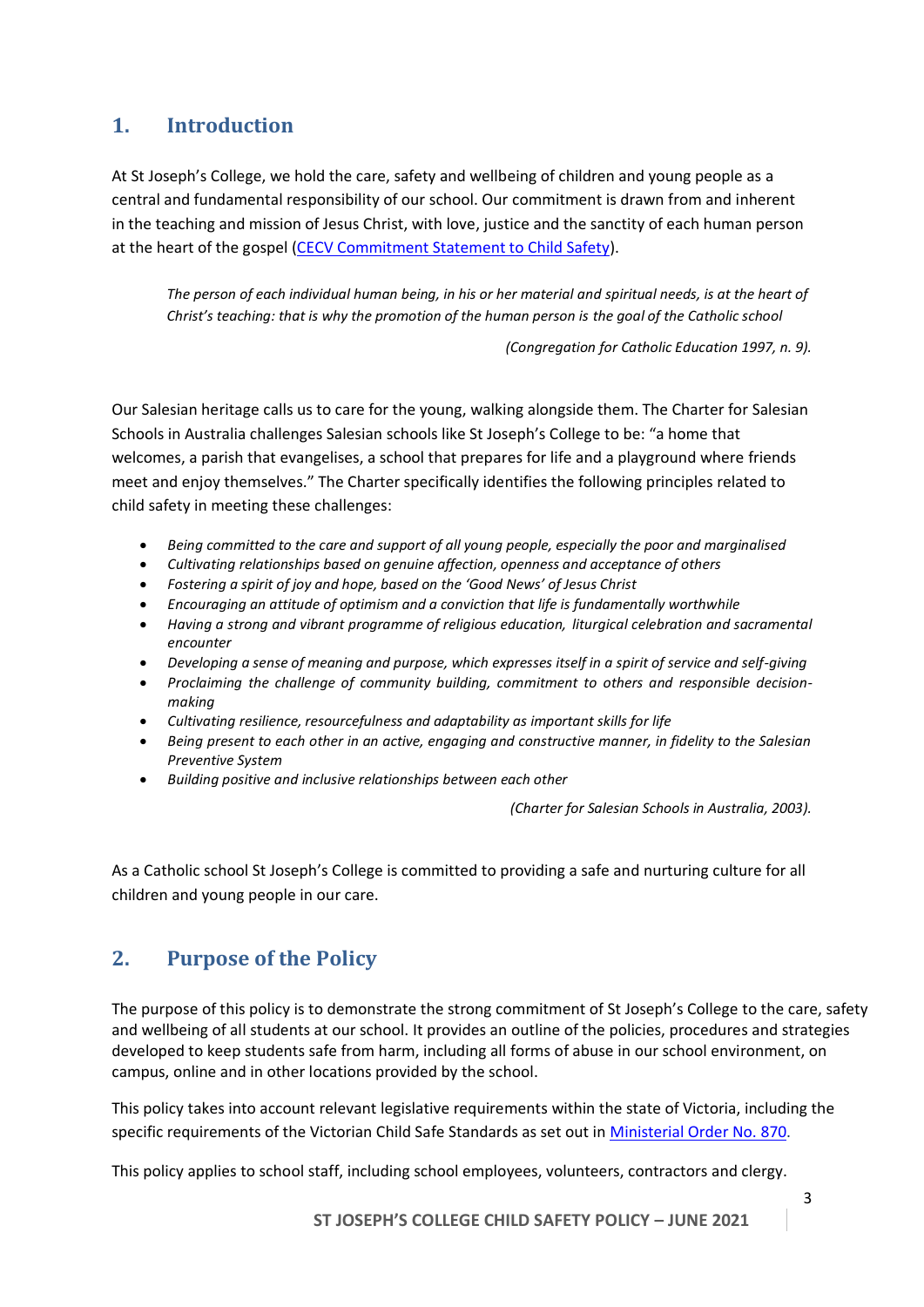## <span id="page-3-0"></span>**3. Principles**

Catholic schools have a moral, legal and mission-driven responsibility to create nurturing school environments where children and young people are respected, their voices are heard and they are safe and feel safe [\(CECV Commitment Statement to Child Safety\)](http://cevn.cecv.catholic.edu.au/WorkArea/DownloadAsset.aspx?id=8589940582).

As a school in the Salesian tradition, the wellbeing, safety and dignity of students are paramount in our looking after the young people under our care. The *Charter for Salesian Schools in Australia* encapsulates this mission, articulating that we are "committed to the care and support of all young people" and reflecting St John Bosco's vision that everyone has a role in protecting young people.

#### **The following principles underpin our commitment to child safety at St Joseph's College:**

- All students deserve, as a fundamental right, safety and protection from all forms of abuse and neglect.
- Our school works in partnership with families and the community to ensure that they are engaged in decision-making processes, particularly those that have an impact on child safety and protection.
- All students have the right to a thorough and systematic education in all aspects of personal safety, in partnership with their parents/guardians/caregivers.
- All adults in our school, including teaching and non-teaching staff, clergy, volunteers, and contractors, have a responsibility to care for children and young people, to positively promote their wellbeing and to protect them from any kind of harm or abuse.
- The policies, guidelines and codes of conduct for the care, wellbeing and protection of students are based on honest, respectful and trusting relationships between adults and children and young people.
- Policies and practices demonstrate compliance with legislative requirements and cooperation with the Church, governments, the police and human services agencies.
- All persons involved in situations where harm is suspected or disclosed must be treated with sensitivity, dignity and respect.
- Staff, clergy, volunteers, contractors, parents and students should feel free to raise concerns about child safety, knowing these will be taken seriously by school leadership.
- Appropriate confidentiality will be maintained, with information being provided to those who have a right or a need to be informed, either legally or pastorally.

#### <span id="page-3-1"></span>**4. Definitions used in this Policy**

**Child:** A child or a young person enrolled as a student at the school.

#### **Child abuse** includes:

- (a) any act committed against a child involving:
	- (i) a sexual offence
	- (ii) an offence under section 49B(2) of the **Crimes Act 1958** (grooming)

(b) the infliction, on a child, of: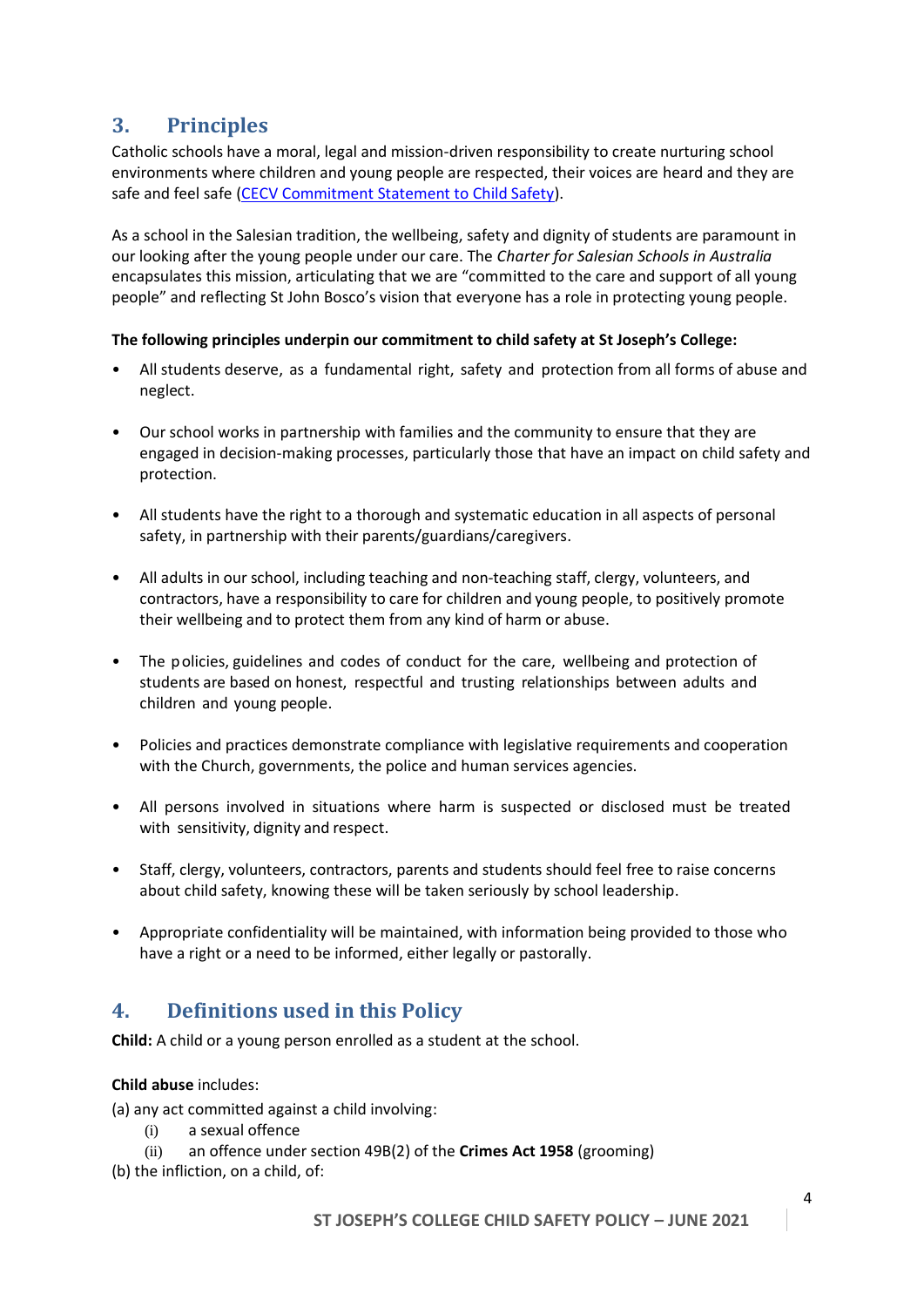- (i) physical violence
- (ii) serious emotional or psychological harm
- (c) serious neglect of a child. [\(Ministerial Order No. 870\)](http://www.gazette.vic.gov.au/gazette/Gazettes2016/GG2016S002.pdf)

**Child safety** encompasses matters related to protecting all children from child abuse, managing the risk of child abuse, providing support to a child at risk of child abuse, and responding to incidents or allegations of child abuse. [\(Ministerial Order No. 870\)](http://www.gazette.vic.gov.au/gazette/Gazettes2016/GG2016S002.pdf)

**Child neglect** includes a failure to provide the child with an adequate standard of nutrition, medical care, clothing, shelter or supervision to the extent that the health and physical development of the child is significantly impaired or placed at serious risk. (PROTECT*[: Identifying and responding to all](http://www.cecv.catholic.edu.au/getmedia/ebe135a4-d1b3-48a0-81fe-50d4fc451bcd/Identifying-and-Responding-to-All-Forms-of-Abuse.aspx#page=18)  [forms of abuse in Victorian schools](http://www.cecv.catholic.edu.au/getmedia/ebe135a4-d1b3-48a0-81fe-50d4fc451bcd/Identifying-and-Responding-to-All-Forms-of-Abuse.aspx#page=18)*)

**Child physical abuse:** Generally, consists of any non-accidental infliction of physical violence on a child by any person. (PROTECT*[: Identifying and responding to all forms of abuse in Victorian schools](http://www.cecv.catholic.edu.au/getmedia/ebe135a4-d1b3-48a0-81fe-50d4fc451bcd/Identifying-and-Responding-to-All-Forms-of-Abuse.aspx#page=10)*)

**Child sexual abuse** is when a person uses power or authority over a child to involve them in sexual activity. It can include a wide range of sexual activity and does not always involve physical contact or force. (PROTECT*[: Identifying and responding to all forms of abuse in Victorian schools](http://www.cecv.catholic.edu.au/getmedia/ebe135a4-d1b3-48a0-81fe-50d4fc451bcd/Identifying-and-Responding-to-All-Forms-of-Abuse.aspx#page=12)*)

**Emotional child abuse** occurs when a child is repeatedly rejected, isolated or frightened by threats, or by witnessing family violence. (PROTECT*[: Identifying and responding to all forms of abuse in](http://www.cecv.catholic.edu.au/getmedia/ebe135a4-d1b3-48a0-81fe-50d4fc451bcd/Identifying-and-Responding-to-All-Forms-of-Abuse.aspx#page=17)  [Victorian schools](http://www.cecv.catholic.edu.au/getmedia/ebe135a4-d1b3-48a0-81fe-50d4fc451bcd/Identifying-and-Responding-to-All-Forms-of-Abuse.aspx#page=17)*)

**Grooming** is when a person engages in predatory conduct to prepare a child for sexual activity at a later date. It can include communication and/or attempting to befriend or establish a relationship or other emotional connection with the child or their parent/carer. (PROTECT*[: Identifying and](http://www.cecv.catholic.edu.au/getmedia/ebe135a4-d1b3-48a0-81fe-50d4fc451bcd/Identifying-and-Responding-to-All-Forms-of-Abuse.aspx#page=15)  [responding to all forms of abuse in Victorian schools](http://www.cecv.catholic.edu.au/getmedia/ebe135a4-d1b3-48a0-81fe-50d4fc451bcd/Identifying-and-Responding-to-All-Forms-of-Abuse.aspx#page=15)*)

**Mandatory Reporting:** The legal requirement under the *Children, Youth and Families Act 2005 (Vic.)*  to protect children from harm relating to physical and sexual abuse. The principal, teachers, medical practitioners and nurses at a school are mandatory reporters under this Act. [\(PROTECT: Identifying](http://www.cecv.catholic.edu.au/getmedia/ebe135a4-d1b3-48a0-81fe-50d4fc451bcd/Identifying-and-Responding-to-All-Forms-of-Abuse.aspx#page=7)  [and responding to all forms of abuse in Victorian schools\)](http://www.cecv.catholic.edu.au/getmedia/ebe135a4-d1b3-48a0-81fe-50d4fc451bcd/Identifying-and-Responding-to-All-Forms-of-Abuse.aspx#page=7)

**Reasonable Belief**: When school staff are concerned about the safety and wellbeing of a child or young person, they must assess that concern to determine if a report should be made to the relevant agency. This process of considering all relevant information and observations is known as forming a 'reasonable belief'. A 'reasonable belief' or a 'belief on reasonable grounds' is not the same as having proof but is more than mere rumour or speculation. A 'reasonable belief' is formed if a reasonable person in the same position would have formed the belief on the same grounds. [\(PROTECT: Identifying and responding to all forms of abuse in Victorian schools\)](http://www.cecv.catholic.edu.au/getmedia/ebe135a4-d1b3-48a0-81fe-50d4fc451bcd/Identifying-and-Responding-to-All-Forms-of-Abuse.aspx#page=25)

**School environment** means any physical or virtual place made available or authorised by the school governing authority for use by a child during or outside school hours, including: (a) a campus of the school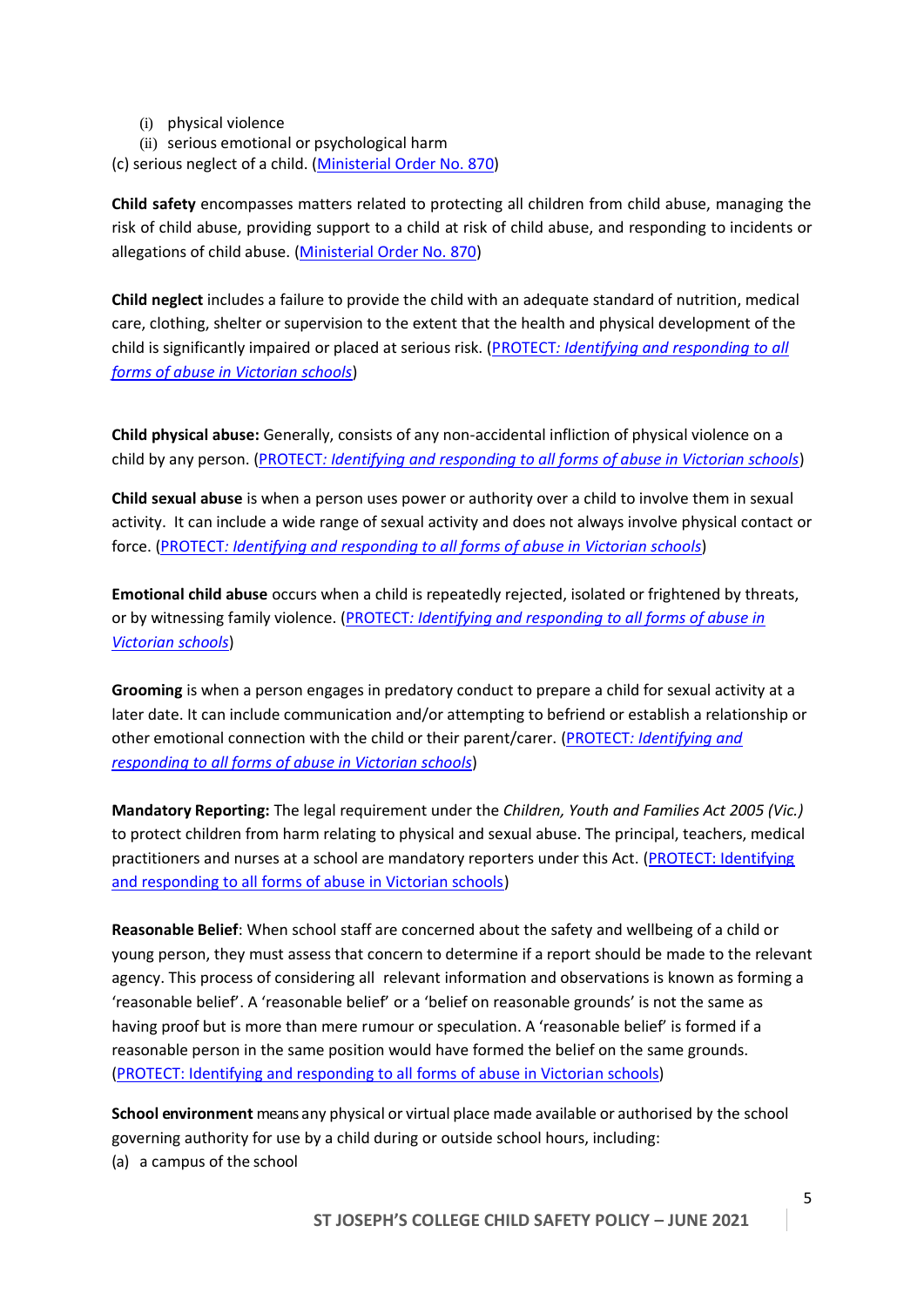- (b) online school environments (including email and intranet systems)
- (c) other locations provided by the school for a child's use (including, without limitation, locations used for school camps, sporting events, excursions, competitions, and other events). [\(Ministerial](http://www.gazette.vic.gov.au/gazette/Gazettes2016/GG2016S002.pdf)  [Order No. 870\)](http://www.gazette.vic.gov.au/gazette/Gazettes2016/GG2016S002.pdf)

**School staff** means an individual working in a school environment who is**:**

- (a) directly engaged or employed by a school governing authority
- (b) a volunteer or a contracted service provider (whether or not a body corporate or any other person is an intermediary)
- (c) a minister of religion. [\(Ministerial Order No. 870\)](http://www.gazette.vic.gov.au/gazette/Gazettes2016/GG2016S002.pdf)

#### <span id="page-5-0"></span>**5. Policy Commitments**

All students enrolled at St Joseph's College have the right to feel safe and be safe. The wellbeing of children in our care will always be our first priority and we do not and will not tolerate child abuse. We aim to create a child-safe and child-friendly environment where children are free to enjoy life to the full without any concern for their safety. There is particular attention paid to the most vulnerable children, including Aboriginal and Torres Strait Islander children, children from culturally and/or linguistically diverse backgrounds, and children with a disability.

#### **Our commitment to our students**

- (a) We commit to the safety and wellbeing of all children and young people enrolled in our school.
- (b) We commit to providing children and young people with positive and nurturing experiences.
- (c) We commit to listening to children and young people and empowering them by taking their views seriously, and addressing any concerns that they raise with us.
- (d) We commit to taking action to ensure that children and young people are protected from abuse or harm.
- (e) We commit to teaching children and young people the necessary skills and knowledge to understand and maintain their personal safety and wellbeing.
- (f) We commit to seeking input and feedback from students regarding the creation of a safe school environment.

#### **Our commitment to parents and carers**

- (a) We commit to communicating honestly and openly with parents and carers about the wellbeing and safety of their children.
- (b) We commit to engaging with, and listening to, the views of parents and carers about our child-safety practice, policies and procedures.
- (c) We commit to transparency in our decision-making with parents and carers where it will not compromise the safety of children or young people.
- (d) We commit to acknowledging the cultural diversity of students and families, and being sensitive to how this may impact on student safety issues.
- (e) We commit to continuously reviewing and improving our systems to protect children from abuse.

#### **Our commitment to our school staff (school employees, volunteers, contractors and clergy)**

(a) We commit to providing all St Joseph's College staff with the necessary support to enable them to fulfil their roles. This will include regular and appropriate learning opportunities.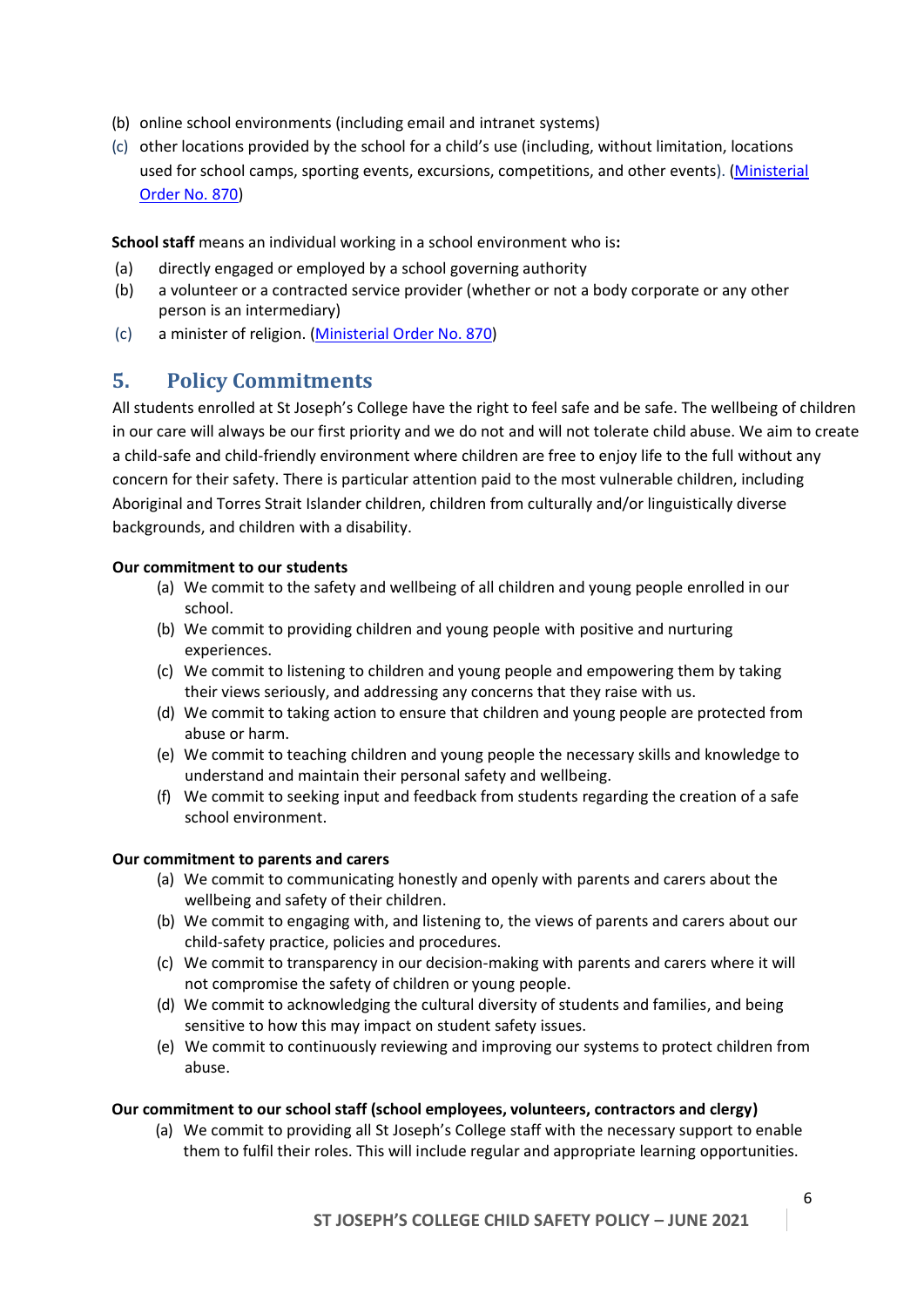- (b) We commit to providing regular opportunities to clarify and confirm policy and procedures in relation to child safety and young people's protection and wellbeing. This will include annual training in the principles and intent of the Child Safety Policy and Child Safety Code of Conduct, and staff responsibilities to report concerns.
- (c) We commit to listening to all concerns voiced by St Joseph's College staff, clergy, volunteers, and contractors about keeping children and young people safe from harm.
- (d) We commit to providing opportunities for St Joseph's College employees, volunteers, contractors and clergy to receive formal debriefing and counselling arising from incidents of the abuse of a child or young person.

# <span id="page-6-0"></span>**6. Responsibilities and Organisational Arrangements**

Everyone employed or volunteering at St Joseph's College has a responsibility to understand the important and specific role they play individually and collectively to ensure that the wellbeing and safety of all students is at the forefront of all they do and every decision they make. (CECV [Commitment Statement to Child Safety\)](http://cevn.cecv.catholic.edu.au/WorkArea/DownloadAsset.aspx?id=8589940582)

The school has allocated roles and responsibilities for child safety as follows.

## <span id="page-6-1"></span>**6.1 Guide to Responsibilities of School Leadership**

The Principal, Board and school leaders at St Joseph's College recognise their particular responsibility to ensure the development of preventative and proactive strategies that promote a culture of openness, awareness of and shared responsibility for child safety. Responsibilities include:

- creating an environment for children and young people to be safe and to feel safe
- upholding high principles and standards for all staff, clergy, volunteers, and contractors
- promoting models of behaviour between adults and children and young people based on mutual respect and consideration
- ensuring thorough and rigorous practices are applied in the recruitment, screening and ongoing professional learning of staff
- ensuring that school personnel have regular and appropriate learning to develop their knowledge of, openness to and ability to address child safety matters
- providing regular opportunities to clarify and confirm legislative obligations, policy and procedures in relation to child and young people's protection and wellbeing
- ensuring the school meets the specific requirements of the Victorian Child Safe Standards as set out i[n Ministerial Order No. 870.](http://www.gazette.vic.gov.au/gazette/Gazettes2016/GG2016S002.pdf)
- ensuring the school takes specific action to protect children from abuse in line with the three new criminal offences introduced under the Crimes Act 1958 (Vic.) and in line with the PROTECT*[: Identifying and responding to all forms of abuse in Victorian schools](http://www.cecv.catholic.edu.au/getmedia/ebe135a4-d1b3-48a0-81fe-50d4fc451bcd/Identifying-and-Responding-to-All-Forms-of-Abuse.aspx)*.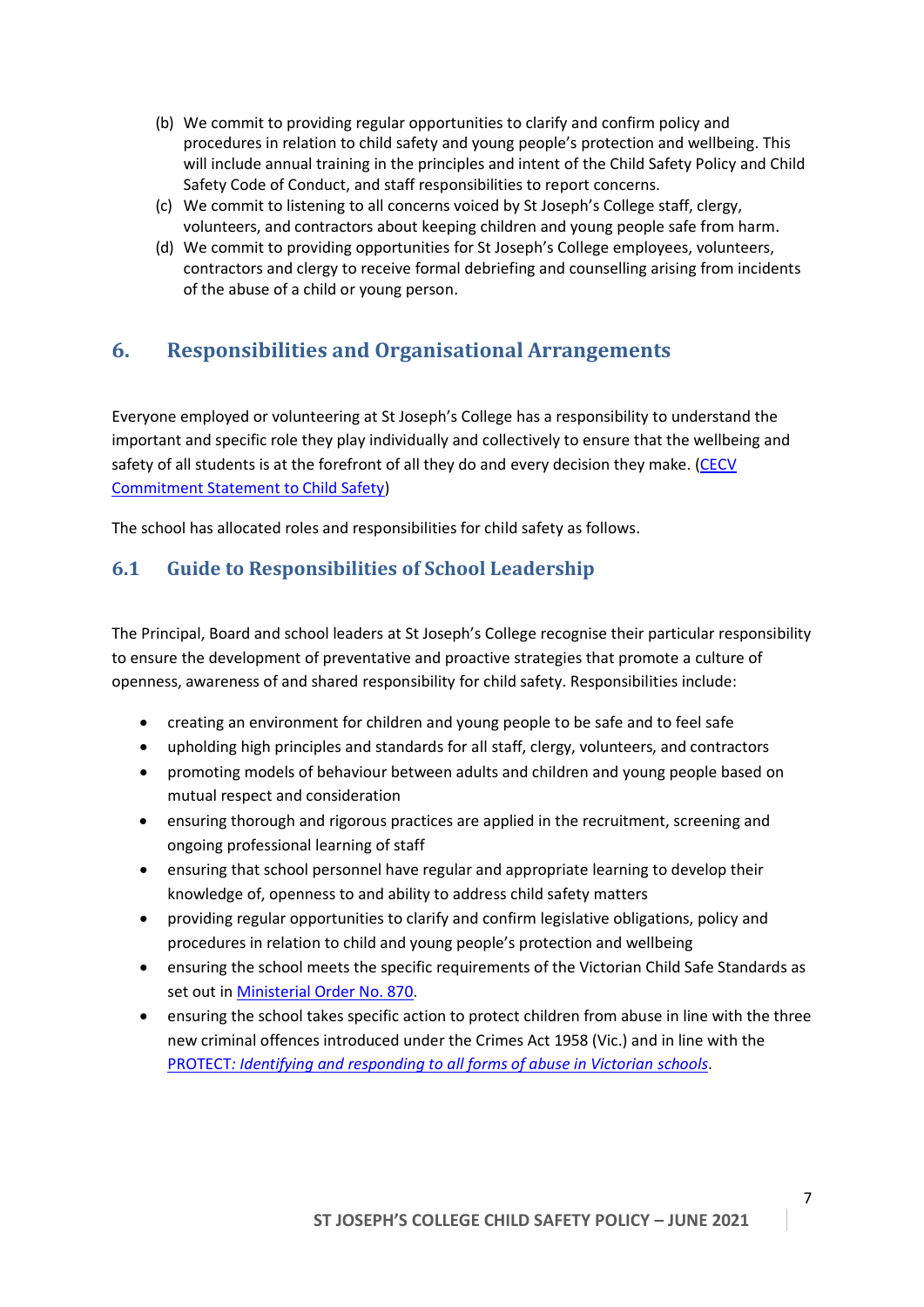# <span id="page-7-0"></span>**6.2 Guide to Responsibilities of School Staff**

Responsibilities of the St Joseph's College staff (school employees, volunteers, contractors and clergy) include:

- treating children and young people with dignity and respect, acting with propriety, providing a duty of care, and protecting children and young people in their care
- following the legislative and internal school processes in the course of their work, if they form a reasonable belief that a child or young person has been or is being abused or neglected
- providing a physically and psychologically safe environment where the wellbeing of children and young people is nurtured
- undertaking regular training and education in order to understand their individual responsibilities in relation to child safety and the wellbeing of children and young people
- assisting children and young people to develop positive, responsible and caring attitudes and behaviours which recognise the rights of all people to be safe and free from abuse
- following the school's Child Safety Code of Conduct.

#### <span id="page-7-1"></span>**6.3 Organisational Arrangements**

Child safety is the responsibility of all members of the St Joseph's College staff, but the College has assigned organisational arrangements for child safety to the Student Team, comprised of:

- Deputy Principal Years 7 9
- Deputy Principal Years 10 12
- Director of Religious Education
- Director of Students
- Director of Operations and Innovation
- Director of Occhiena Centre
- Year Level Leaders
- Year Level Learning Leaders
- Head of Counselling
- Head of Pathways

This group meets four times a term and child safety is its major concern.

In addition, child safety has been made a permanent agenda item for the following meetings:

- College Board
- Finance Committee
- Leadership Team
- Student Team
- Learning Team
- Staff Meetings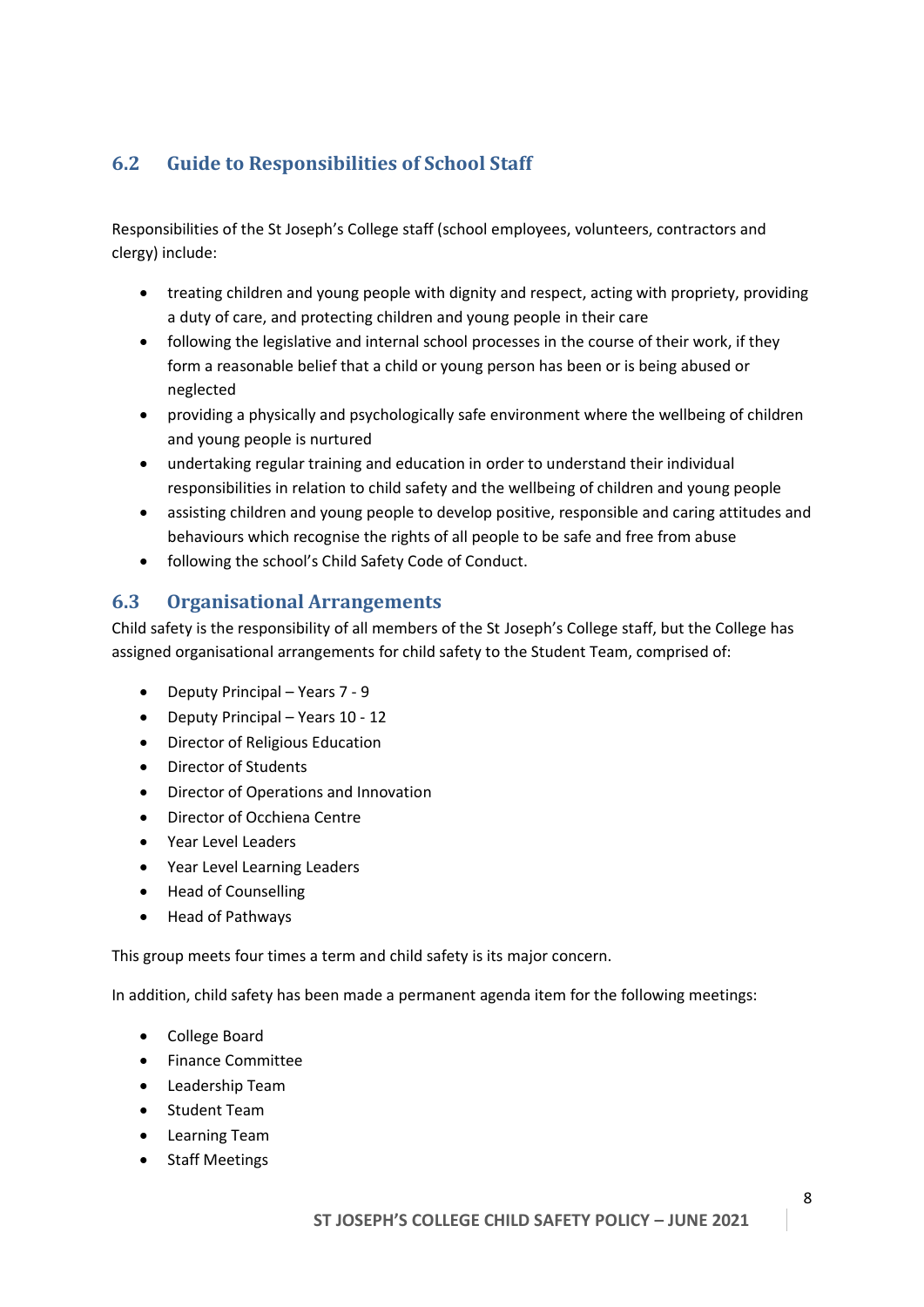- Year Level and Subschool Meetings
- Student Representative Council Meetings
- Salesian Pastoral Assembly

## <span id="page-8-0"></span>**7. Expectation of our School Staff – Child Safety Code of Conduct**

At St Joseph's College, we expect school employees, volunteers, contractors and clergy to proactively ensure the safety of students at all times and to take appropriate action if there are concerns about the safety of any child at the school. All school staff must remain familiar with the relevant laws, the Child Safety Code of Conduct, and policies and procedures in relation to child protection and to comply with all requirements.

Our Child Safety Code of Conduct recognises the critical role that school staff play in protecting the students in our care and establishes clear expectations of school employees, volunteers, contractors and clergy for appropriate behaviour with children in order to safeguard them against abuse and or neglect.

Our Code also protects school staff through clarification of acceptable and unacceptable behaviour.

## <span id="page-8-1"></span>**8. Student Safety and Participation**

At St Joseph's College, we actively encourage all students to openly express their views and feel comfortable about giving voice to the things that are important to them.

We teach students about what they can do if they feel unsafe and enable them to understand, identify, discuss and report on child safety. We listen to and act on any concerns students, or their parents or carers, raise with us.

St Joseph's College is a school that promotes the empowerment and participation of young people, particularly within the scope of the Child Safety Standards. The College has a focused and intentional commitment to cultural and structural change that has the empowerment of children as the goal.

#### **8.1 Strategies and education in child safety**

St Joseph's College has clear standards of expected behaviour for students. Informed by the Salesian Catholic heritage of the College and the CECV's *[Pastoral Care of Students in Catholic Schools](http://www.cem.edu.au/publications-policies/policy/policy-2.26-pastoral-care-of-students-in-catholic-schools/)* policy (2.26). These standards are evident in the following positive behaviour policies and processes:

- *Code of Conduct for Students*
- *Behaviour Support Framework*
- *Keeping the Peace* policy

They are also evident in related policies such as the *Social Media* policy.

Students are guided through each policy by their homeroom teacher so that they are understood and committed to. Plain language versions of the policy are also made available as publications and on the College student intranet.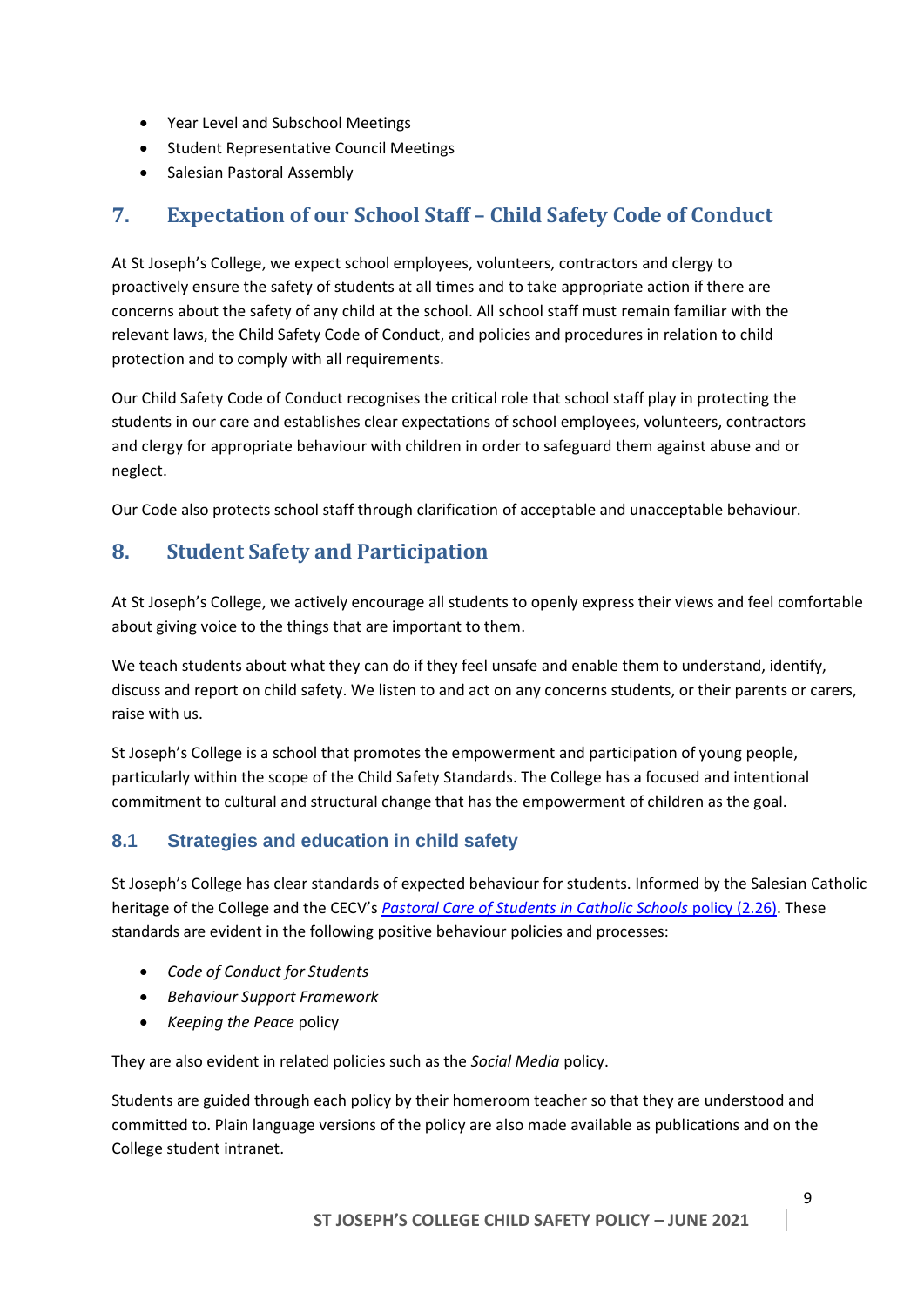The College addresses healthy and respectful relationships (including sexuality), healthy and respectful relationships and education in resilience across the school, both in initiatives across the school and in year level specific programs.

#### **8.2 Promotion of the child safety standards to students**

St Joseph's College is a school that encourages student participation, voice and empowerment. Students have a voice through involvement in the SRC, and through avenues such as the newsletter. Students are involved in the organisation of College events and are consulted in the development of policy.

The College provides a safe environment where students feel they are cared for and are able to disclose safely, an environment enhanced by:

- Education about the Child Safety Standards
- Plain language versions of student policies:
	- o *Code of Conduct for Students*
	- o *Child Safety Policy*
	- o *Keeping the Peace* bullying & harassment policy
	- o *Social Media* policy
	- o *Use of Mobile Phones and Other Electronic Devices* policy
- Processes for advising of incidents
- Student information

This culture is sustained through regular review of all policies in consultation with students, parents and staff.

# <span id="page-9-0"></span>**9. Reporting and Responding**

St Joseph's College records any child safety complaints, disclosures or breaches of the Child Safety Code of Conduct, and stores the records in accordance with security and privacy requirements. Our school complies with legal obligations that relate to managing the risk of child abuse under the *Children, Youth and Families Act 2005* (Vic.), the *Crimes Act 1958* (Vic.) and the recommendations of the *[Betrayal of Trust](http://www.parliament.vic.gov.au/fcdc/article/1788)* report.

Child protection reporting obligations fall under separate pieces of legislation with differing reporting requirements.

Our school's **Child Protection – Reporting,** updated July 2018, sets out the actions required under the relevant legislation when there is a reasonable belief that a child at our school is in need of protection or a criminal offence has been committed, and provides guidance and procedures on how to make a report.

Our policy assists staff, volunteers and families to:

- identify the indicators of a child or young person who may be in need of protection
- understand how a 'reasonable belief' is formed
- make a report of a child or young person who may be in need of protection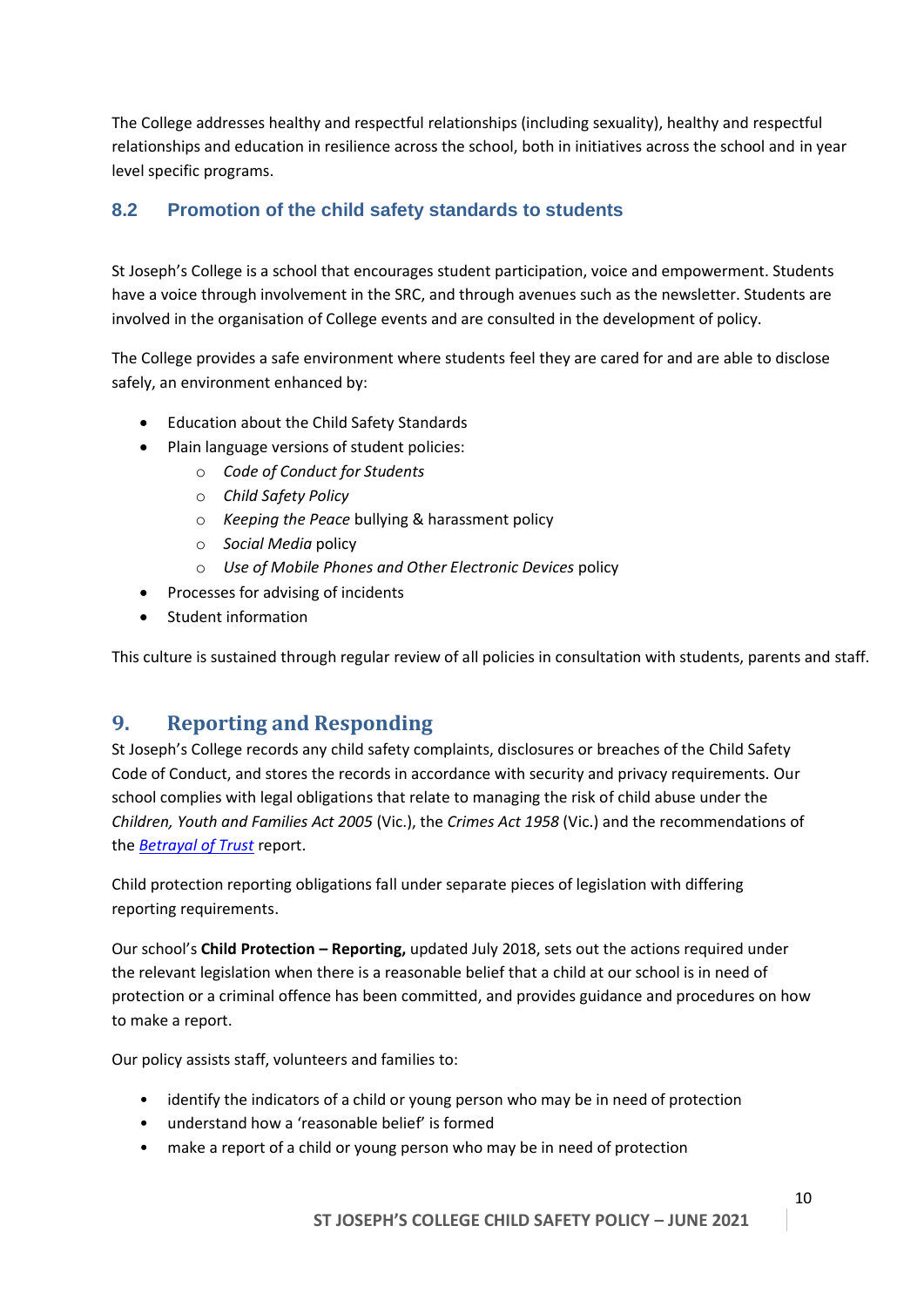• comply with mandatory reporting obligations under child protection law and their legal obligations relating to criminal child abuse and grooming under criminal law.

Our school has also established internal processes to ensure that appropriate action is taken to respond to concerns about the wellbeing and/or safety of a student.

These include

- Regular refreshers and updates on mandatory reporting, including
	- o Potential signs and indicators of abuse
	- o Forming a belief on reasonable grounds
	- o When and how to report
- Regular reminders of criminal offences related to child abuse and affecting schools, including how to report such offenses
- The St Joseph's Mandatory Reporting Advisory Group which provides support and guidance to staff intending to make reports

Our complaints and disclosure processes are outlined and detailed in the following policies and procedures:

- *Child Safety Policy*
- *Mandatory Reporting Policy*
- *Child Protection Policy*
- *Pastoral Care Policy*
- *Behaviour Support Framework*
- *Complaints and Grievances Policy*

#### <span id="page-10-0"></span>**10. Screening and Recruitment of School Staff**

St Joseph's College will apply thorough and rigorous screening processes in the recruitment of employees and volunteers involved in child-connected work. Our commitment to child safety and our screening requirements are included in all advertisements for such employee, contractor and volunteer positions, and all applicants are provided with copies of the school's Child Safety Code of Conduct and the Child Safety Policy.

When recruiting and selecting employees, contractors and volunteers involved in child-connected work, we make all reasonable efforts to:

- confirm the applicant's *Working with Children Check* and *National Police Check* status and/or professional registration (as relevant)
- obtain proof of personal identity and any professional or other qualifications
- verify the applicant's history of work involving children
- obtain references that address the applicant's suitability for the job and working with children.

We have processes for monitoring and assessing the continuing suitability of school staff to work with children, including regular reviews of the status of *Working with Children Checks* and staff professional registration requirements such as Victorian Institute of Teaching (VIT) registration.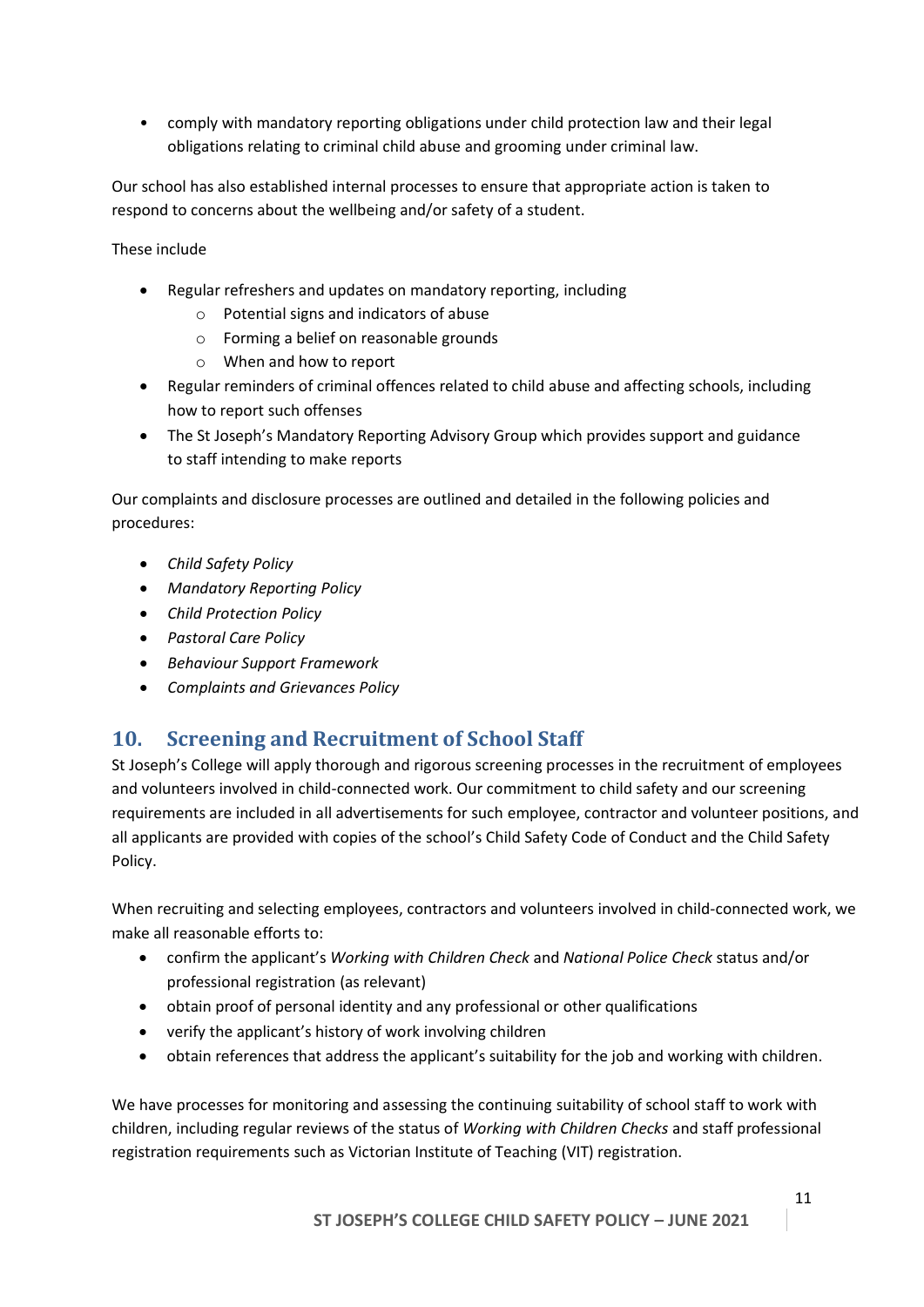# <span id="page-11-0"></span>**11. Child Safety – Education and Training for School Staff**

St Joseph's College provides employees, volunteers and clergy with regular and appropriate opportunities to develop their knowledge of, openness to and ability to address child safety matters. This includes induction, ongoing training and professional learning to ensure that everyone understands their professional and legal obligations and responsibilities, and the procedures for reporting suspicion of child abuse and neglect.

The Induction Program of the school provides an explicit focus on child safety, providing new employees with relevant processes. The Child Safety Code of Conduct is discussed in detail, as is the Child Safety Policy.

In addition, visiting staff, including contractors and volunteers, are taken through the Child Safety Policy and Code of Conduct.

All visitors to the College read and acknowledge the Code of Conduct upon their arrival at the College.

Professional learning around child safety is ongoing, with regular sessions on aspects of child safety such as mandatory reporting and risk management. Child safety is a permanently agenda item on any meetings of school teams involved in even remotely child-centred work.

#### <span id="page-11-1"></span>**12. Risk Management**

At St Joseph's College we are committed to proactively and systematically identifying and assessing risks to student safety across our whole school environment, and reducing or eliminating (where possible) all potential sources of harm. We document, implement, monitor and periodically review our risk management strategies for child safety and ensure that the strategies change as needed and as new risks arise.

Risk management assessments are conducted and documented with any school activity, with any identified child safety risks resulting in either interventions to mitigate the risk or cancellation of the activity.

Teams such as the Student Team will regularly review all risk management arrangements for all school activities, with the Principal and Deputy Principals having the final say on authorising any activity.

#### <span id="page-11-2"></span>**13. Relevant Legislation**

- *Children, Youth and Families Act 2005* (Vic.)
- *Working with Children Act 2005* (Vic.)
- *Education and Training Reform Act 2006* (Vic.)
- *Equal Opportunity Act 2010* (Vic.)
- *Privacy Act 1988* (Cth)
- *Crimes Act 1958* (Vic.) Three new criminal offences have been introduced under this Act: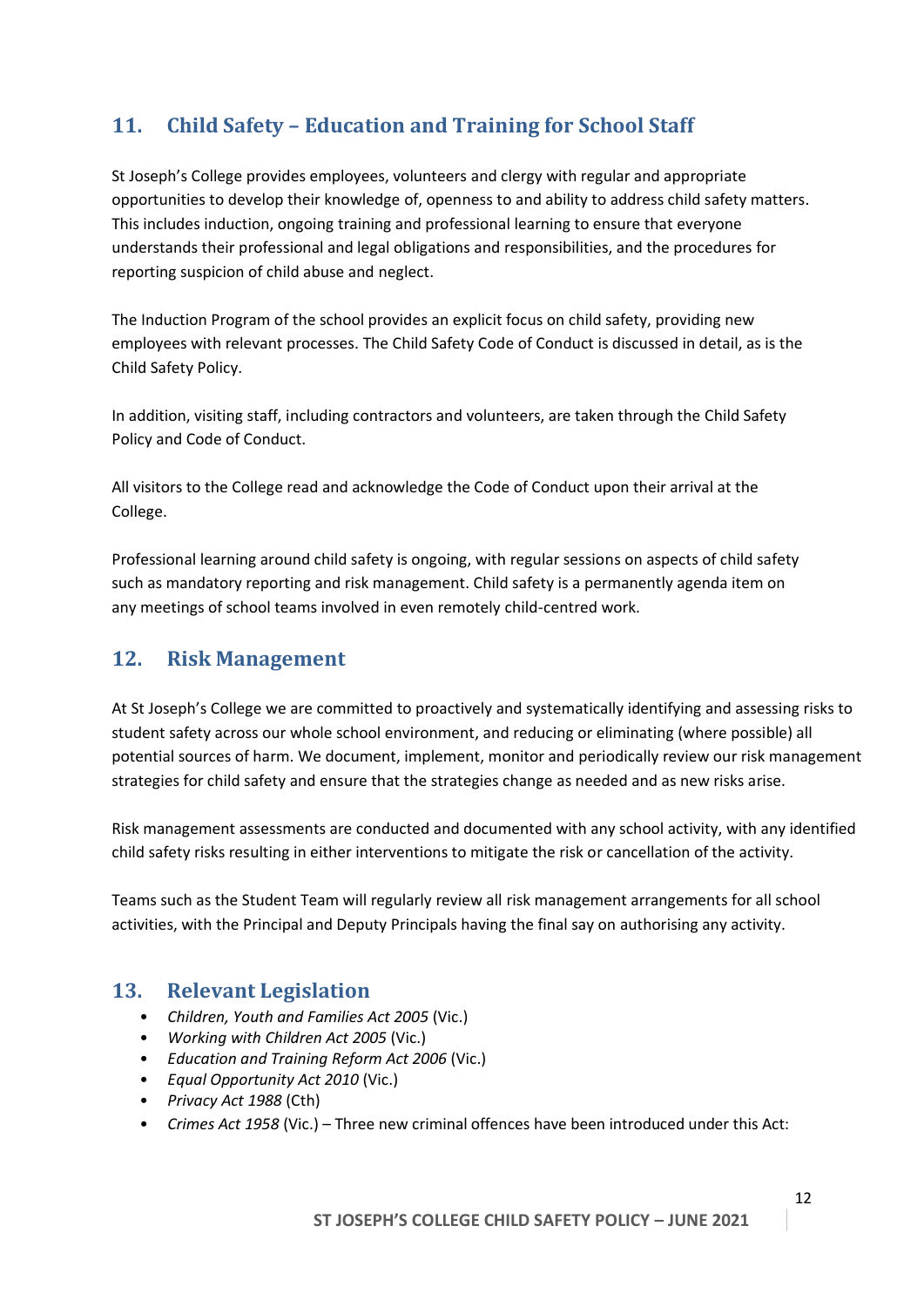- a) **Failure to [disclose offence:](http://www.justice.vic.gov.au/home/safer%2Bcommunities/protecting%2Bchildren%2Band%2Bfamilies/failure%2Bto%2Bdisclose%2Boffence)** Any adult who forms a reasonable belief that a sexual offence has been committed by an adult against a child under 16 has an obligation to report that information to police. Failure to disclose the information to police is a criminal offence.
- b) **[Failure to](http://www.cecv.catholic.edu.au/http:/www.justice.vic.gov.au/home/safer%2Bcommunities/protecting%2Bchildren%2Band%2Bfamilies/failure%2Bto%2Bprotect%2Boffence) protect offence:** The offence will apply where there is a substantial risk that a child under the age of 16 under the care, supervision or authority of a relevant organisation will become a victim of a sexual offence committed by an adult associated with that organisation. A person in a position of authority in the organisation will commit the offence if they know of the risk of abuse and have the power or responsibility to reduce or remove the risk, but negligently fail to do so.
- i) **[Grooming](http://www.justice.vic.gov.au/home/safer%2Bcommunities/protecting%2Bchildren%2Band%2Bfamilies/grooming%2Boffence) offence:** This offence targets predatory conduct designed to facilitate later sexual activity with a child. Grooming can be conducted in person or online, for example via interaction through social media, web forums and emails.

#### <span id="page-12-0"></span>**14. Related Policies**

#### <span id="page-12-1"></span>**14.1 Catholic Education Melbourne Policies**

- Policy 2.19: Child Protection [Reporting Obligations](http://www.cem.edu.au/publications-policies/policy/policy-2.19-child-protection-repoting-obligations/)
- Policy 2.19a: School Guidelines –[Police and DHHS Interview Protocols](http://www.cem.edu.au/publications-policies/policy/policy-2.19a-police-and-dhhs-interview-protocols/)
- [Policy 2.20: Complaints](http://www.cem.edu.au/publications-policies/policy/Policy-2.20-Complaints/) Policy
- Policy [2.26: Pastoral Care of Students](http://www.cem.edu.au/publications-policies/policy/policy-2.26-pastoral-care-of-students-in-catholic-schools/) in Catholic Schools
- CEM [Guidelines for Behaviour Support](http://www.cem.edu.au/WorkArea/linkit.aspx?LinkIdentifier=id&ItemID=22306&libID=22328)
- [CECV Whole School Approaches to Supporting Positive Behaviour](http://www.cecv.catholic.edu.au/getmedia/9a82dbf1-965d-41c7-922c-ea5dd86cc52a/Positive-Student-Behaviour.aspx?ext=.pdf)
- •

#### <span id="page-12-2"></span>**14.2 School Policies**

- *Child Safety Policy*
- *Child Protection – Reporting Obligations*
- *Pastoral Care Policy*
- *ICT Policy*
- *Student Supervision Policy*
- *Volunteer's Policy*
- *Grievance and Complaints Policy*

#### <span id="page-12-3"></span>**15. Breach of Policy**

*`*Where an **employee** is suspected of breaching any obligation, duty or responsibility within this Policy, St Joseph's College may start the process under clause 13 of the *Victorian Catholic Education Multi Enterprise Agreement 2013* (VCEMEA) for managing employment concerns. This may result in disciplinary consequences.

Where the **principal** is suspected of breaching any obligation, duty or responsibility within this policy, the concerned party is advised to contact the Canonical Administrator of the College Board, currently Fr Allan Fox, Parish Priest of St John the Baptist Catholic Church, Ferntree Gully. Relevant notification should also be made to Catholic Education Melbourne (Office of Professional Conduct, Ethics and Investigation).